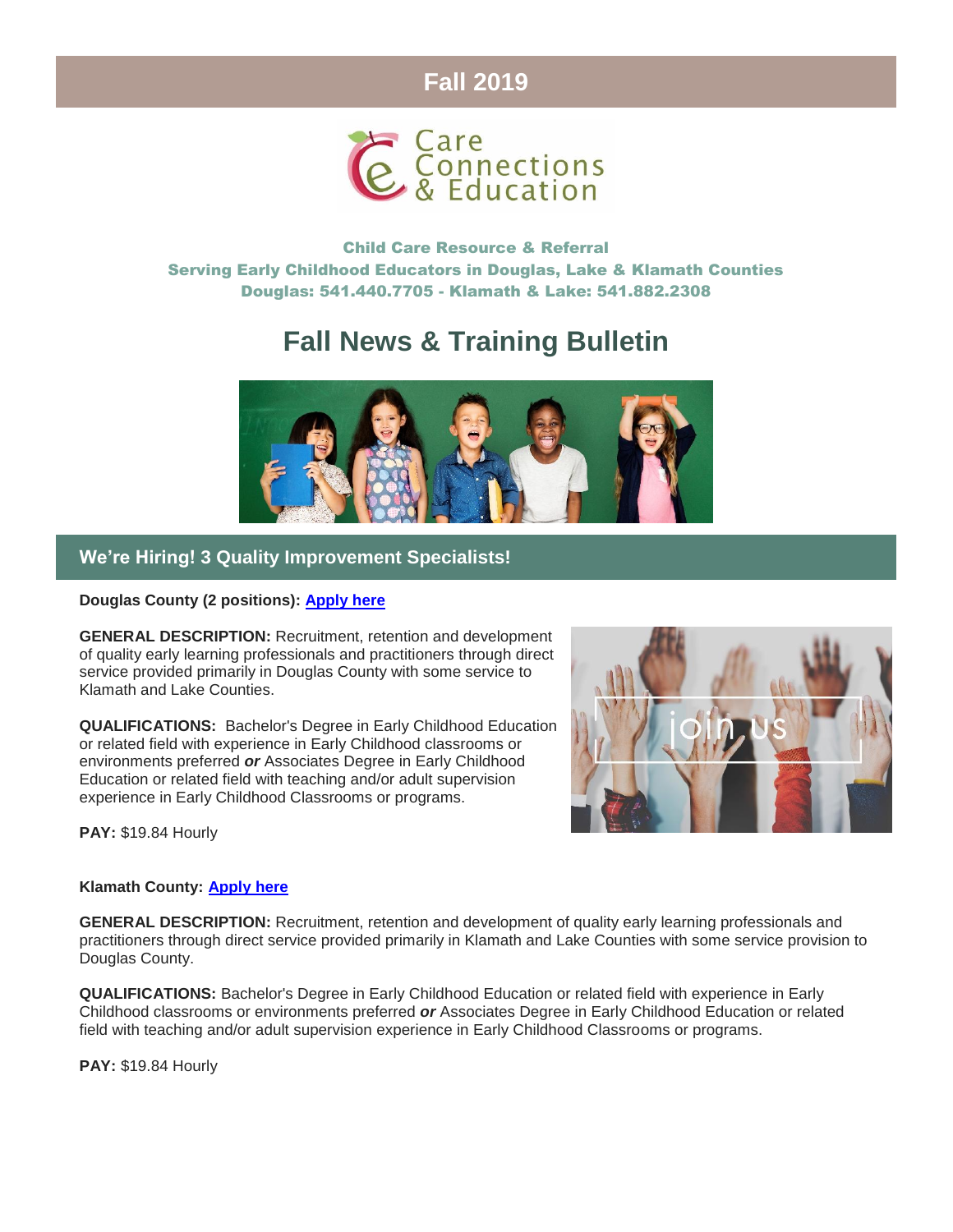### **Upcoming Classes**

#### **Douglas County**

#### **For SET 1 classes, call CC&E at 541-440-4668. For SET 2 classes, call UCC at 541-440-7705.**

| Date/Time                                | <b>Title</b>                                                                   | Description                                                                                                                                                                                                                                                                                                                                                                                                                                                                                                                                                          | <b>SET/CKC/</b><br><b>Hours</b> | Fee                                                    |  |  |  |
|------------------------------------------|--------------------------------------------------------------------------------|----------------------------------------------------------------------------------------------------------------------------------------------------------------------------------------------------------------------------------------------------------------------------------------------------------------------------------------------------------------------------------------------------------------------------------------------------------------------------------------------------------------------------------------------------------------------|---------------------------------|--------------------------------------------------------|--|--|--|
| October 9<br>$5:30-$<br>8:30pm<br>Wed    | Introduction<br>to Mindsets                                                    | Almost universally, what parents want is to help their kids grow<br>up to be happy, healthy and well adjusted. This workshop will<br>look at how mindsets impact children, basic brain development,<br>effective praise and resilience. Take Root, Umpqua Health<br>Alliance and UCC present this class for parents and caregivers<br>of children birth to 9 years of age.                                                                                                                                                                                           | SET 1 / HGD<br>3 hours          | <b>Free</b>                                            |  |  |  |
| October<br>22<br>6:30-8:30<br>pm<br>Tues | <b>Exploring</b><br>School Age<br>Children in<br><b>Child Care</b>             | Come explore activities and learn ways to incorporate curriculum<br>Activities for for school age children. Learn strategies for planning activities<br>across multiple age and skill levels and have some hands on<br>activities to try!                                                                                                                                                                                                                                                                                                                            | SET 2/LEC<br>2 hours            | \$10<br><b>Free to</b><br><b>PRO</b><br><b>Members</b> |  |  |  |
| October<br>23<br>6-8 pm<br>Wed           | <b>Behavior</b><br><b>Build</b><br><b>Success</b>                              | Being patient does help when caring and teaching young<br>Supports that children. What is even more helpful in the long run is<br>understanding some of the core reasons that children think, learn<br>and respond the way that they do. This class will provide an<br>for Children overview of developmental issues that shape children's<br>behaviors as well as some insight into the ways that we respond<br>to their actions. Finally, there will be some ideas on simple and<br>effective strategies that benefit children and the people who care<br>for them | <b>SET 1/UGB</b><br>2 hours     | Free                                                   |  |  |  |
| Nov. 14<br>6-8 pm<br><b>Thurs</b>        | <b>Technology</b><br>for Tots                                                  | How do screens affect a child's brain? How much screen time is<br>appropriate, if any? What age should children begin using<br>screens? In this tech workshop, we will discuss everything from<br>sense stimulation to time management. Leave with valuable<br>resources, some goodies to help manage technology in your<br>home, and the confidence that you are best preparing your child<br>to function in this digital world.                                                                                                                                    | <b>SET 1/HGD</b><br>2 hours     | <b>Free</b>                                            |  |  |  |
| Nov. 15<br>6-8 pm<br>Fri                 | <b>Baby 101</b>                                                                | Learn some baby basics and helpful tips to help keep life with<br>baby running smoothly. For all parents and caregivers who<br>interact with infants. A nurse will be available to answer<br>questions during the workshop.                                                                                                                                                                                                                                                                                                                                          | SET 1/HGD<br>2 hours            | Free                                                   |  |  |  |
| 2 Class Workshop: Saturday, Nov. 16      |                                                                                |                                                                                                                                                                                                                                                                                                                                                                                                                                                                                                                                                                      |                                 |                                                        |  |  |  |
| $9$ am-<br>$12 \text{ pm}$               | Οf<br><b>Handwriting</b>                                                       | <b>Foundations</b> Explore the theory behind handwriting development. Learn<br>activities to support curriculum planning for fine motor<br>development.                                                                                                                                                                                                                                                                                                                                                                                                              | <b>SET 2/HGD</b><br>3 hours     | \$20 for                                               |  |  |  |
| 12:30-<br>3:30 pm                        | Design &<br>Writing<br>Strategies for be provided.<br>Pre-<br><b>Schoolers</b> | <b>Evaluation of Using Handwriting Without Tears material, learn how effective</b><br>Effective Pre-ore-writing tools will build natural letter recognition and<br>foundations for writing. Approaches and hands on activities will                                                                                                                                                                                                                                                                                                                                  | SET 2 / LEC<br>3 hours          | both<br>classes                                        |  |  |  |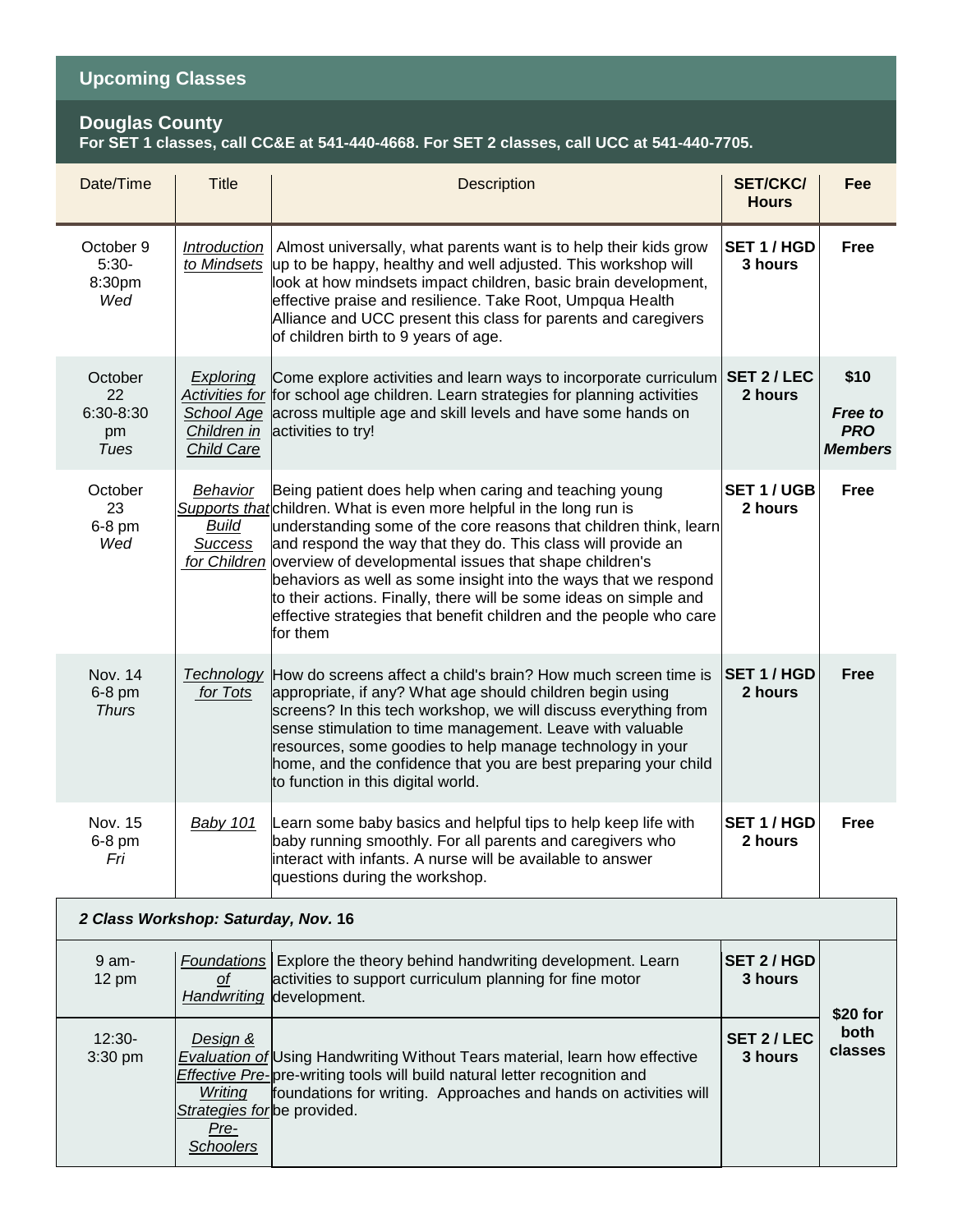| Dec. 3<br>$6-8$ pm<br>Tues  | Taming the<br>Tantrum 1 | Are you on eggshells trying to prevent a child from having a<br>tantrum? Are there children in your care who are prone to<br>irrational emotional meltdowns? Discover strategies to avoid or<br>eliminate tantrums through a better understanding of children's<br>behavior.                        | <b>SET 1/UGB</b><br>2 hours | <b>Free</b> |
|-----------------------------|-------------------------|-----------------------------------------------------------------------------------------------------------------------------------------------------------------------------------------------------------------------------------------------------------------------------------------------------|-----------------------------|-------------|
| Dec. 10<br>$6-8$ pm<br>Tues |                         | Taming the This workshop will take a more in depth look at causes of<br>Tantrum 2 frequent tantrum behaviors in some children. It will also focus on<br>specific approaches to: 1. Pinpointing cause 2. Generating ideas<br>for possible solutions and 3. How to implement these new<br>strategies. | <b>SET 1/UGB</b><br>2 hours | <b>Free</b> |

#### **Klamath Falls and Lane County For more information or to register for these classes, call 541-882-2308**

| Date/Time                                        | <b>Title</b>                    | Description                                                                                                                                                                                                                                                                                                                                                                                                                             | <b>SET/CKC/Ho</b><br><b>urs</b>                                     | Fee                                       |
|--------------------------------------------------|---------------------------------|-----------------------------------------------------------------------------------------------------------------------------------------------------------------------------------------------------------------------------------------------------------------------------------------------------------------------------------------------------------------------------------------------------------------------------------------|---------------------------------------------------------------------|-------------------------------------------|
| Oct. 22 &<br>Nov. 19<br>6:30-8:30<br>pm<br>Tues  | CPR/FA<br><b>Skills</b>         | This class is part of a blended CPR/FA training course. Students<br>must enroll and finish the CPR/FA class online. Once the online<br>class is completed, the student must attend a hands on skills<br>class to demonstrate proper CPR lifesaving techniques.<br>Students must enroll online by July 5th and must complete the<br>online portion by July 16th. A fee of \$45.00 must be paid before<br>being enrolled.                 | SET 1/HSN<br>2 hours                                                | \$45                                      |
| Nov. 2<br>$8:15$ am-<br>$2:45 \text{ pm}$<br>Sat | Childhood<br>Fall<br>Conference | OAEYC Early This is Klamath County's annual conference. There will be a<br>variety of exciting classes. Please contact our office for more<br>information.                                                                                                                                                                                                                                                                              | For more<br>info or<br>to register,<br>call<br>541-833-3909 members | $$25$ for<br>members<br>$$45$ for<br>non- |
| Dec. 7<br>10 am - 12<br>pm<br>Sat                | Curious                         | In this class, participants will learn about the history of Spark,<br>about Spark? Oregon Registry and how to get started in the Spark process.<br>Students will review the application, take initial steps to complete<br>the self assessment and learn about documenting quality<br>improvements for their portfolio. Completed portfolios and<br>welcome kit materials will be made available for participants to<br>glance through. | SET 1 / PM<br>2 hours                                               | <b>Free</b>                               |
| Dec. 14<br>10 am -12<br>pm<br>Sat                | and<br>Reporting                | Recognizing Child care and education providers are among those persons<br>who are mandatory reporters of suspected incidents of child<br>abuse and neglect in the state of Oregon. Participants will learn<br>Child Abuse the process for reporting incidents of child abuse or neglect for<br>and Neglect which they have reasonable cause to believe have occurred.                                                                   | <b>SET 1/HSN</b>                                                    | <b>Free</b>                               |
| Dec. 14<br>$12:30-$<br>2:30 pm<br>Sat            | Safety                          | Introduction Required Health and Safety Training for providers working in<br>to Child Care licensed facilities and DHS providers. Topics include injury<br>Health and prevention, illness prevention and management, emergency<br>preparedness, and general safety.                                                                                                                                                                     | <b>SET 1/HSN</b>                                                    | <b>Free</b>                               |

**Lake Classes TBA:** DHS Orientation, Family Child Care Overview, CPR/FA Skills, Recognizing and Reporting Child Abuse and Neglect, Oregon Child Care Health and Safety

**Attention Lake Providers:** If you need assistance in order to attend Klamath County classes, please call the Klamath office at 541-882-2308.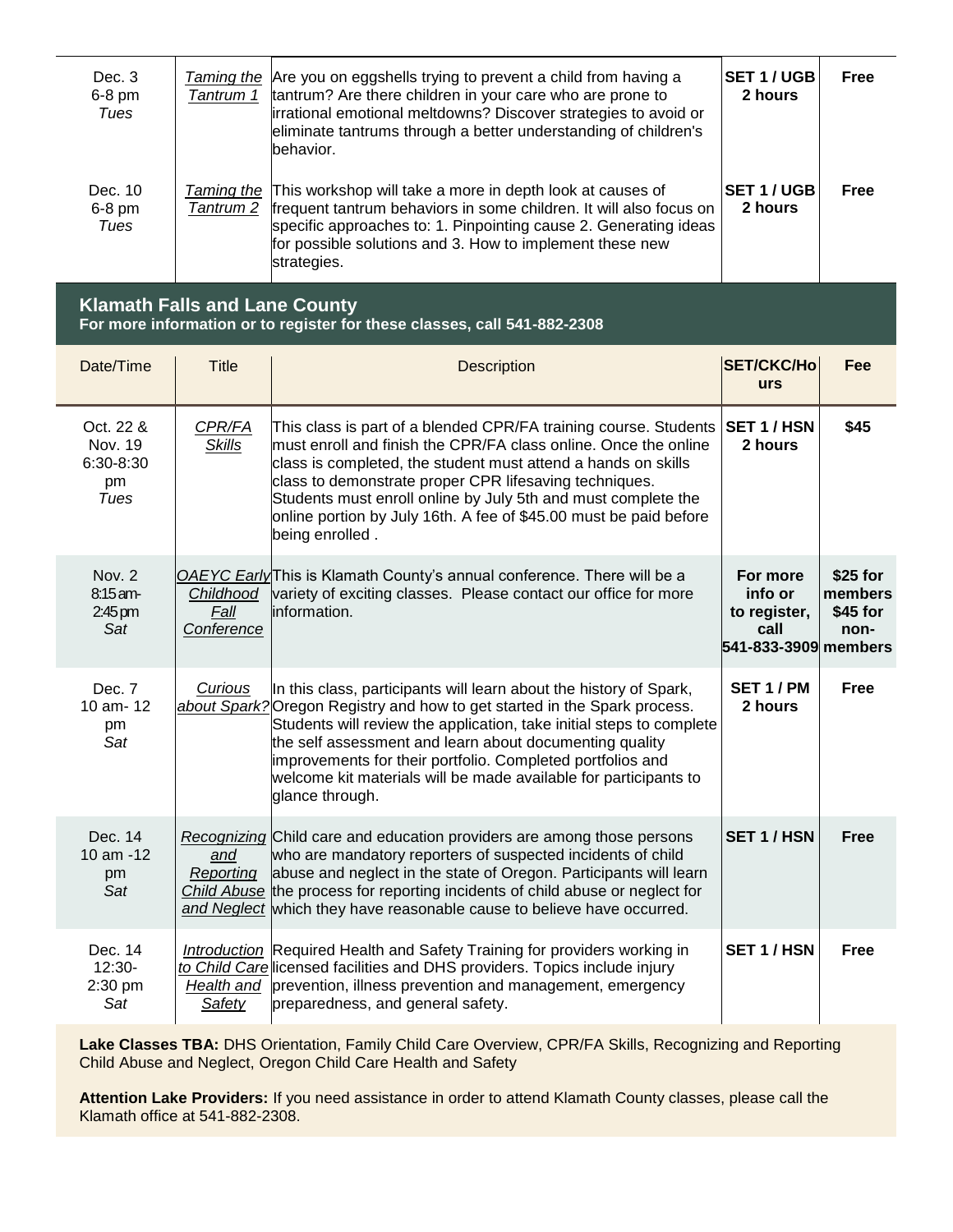### **Fall Sensory Bin for Preschool Sensory Play**

Have your kids started to notice any signs of fall yet? Fall, or autumn, happens at different times of the year depending on where you're located. Some places have beautiful red, yellow, and orange leaves, and cooler weather; in other areas the fall changes are more subtle. No matter where you live, your little learners will have a blast with this fall themed sensory bin! It's super simple to set up at home or in your preschool classroom. The secret to a successful sensory play experience is to not overthink what to put inside or how the kids should use it. The simpler the sensory bin, the more fun your kids will have playing and learning. **[Learn more here](http://www.pre-kpages.com/fall-sensory-bin-for-preschool-sensory-play/)**

### **Are you participating Spark yet?**

Are you interested in learning more? There are support funds to help make improvements to your program. Oregon's Spark is a program that raises the quality and consistency of child care and early learning programs across the state. The Quality Rating System recognizes, rewards, and builds on what early learning and development programs are already doing well. It helps ensure children in Spark programs are ready for kindergarten by connecting programs and providers with free tools, financial incentives and professional advice that they can put into practice with confidence.

**Please call us to learn more: 541-440-7705.**



**FALL SENSORY BIN** 



### **Continuous Quality Improvement Opportunity**

#### 



The Environmental Rating Scales (ERS) are widely used and respected assessment tools that give valuable information on program strengths and areas that may need additional attention. There are four Environment Rating Scales (ERS), each designed for a different segment of the early childhood field. The scales are suitable for use in evaluating inclusive and culturally diverse programs. Each one of the scales has items to evaluate:

- Physical Environment
- Basic Care
- Curriculum
- Interaction
- Schedule and Program Structure
- Provisions for Parent and Staff.

The ERS scales view child development as comprehensive. In order to provide care and education that will permit children to experience a high quality of life while helping them develop their abilities, a quality program must provide for the three basic needs of all children:

- Protection of their health and safety
- Supporting and guiding social/emotional development
- Opportunities for intellectual and language stimulation and appropriate learning activities.

If you are interested in volunteering your program for an ERS assessment visit, contact Lacey Davis at WOU, 503.838.9260 or davisld@wou.edu. This is a great opportunity to get valuable feedback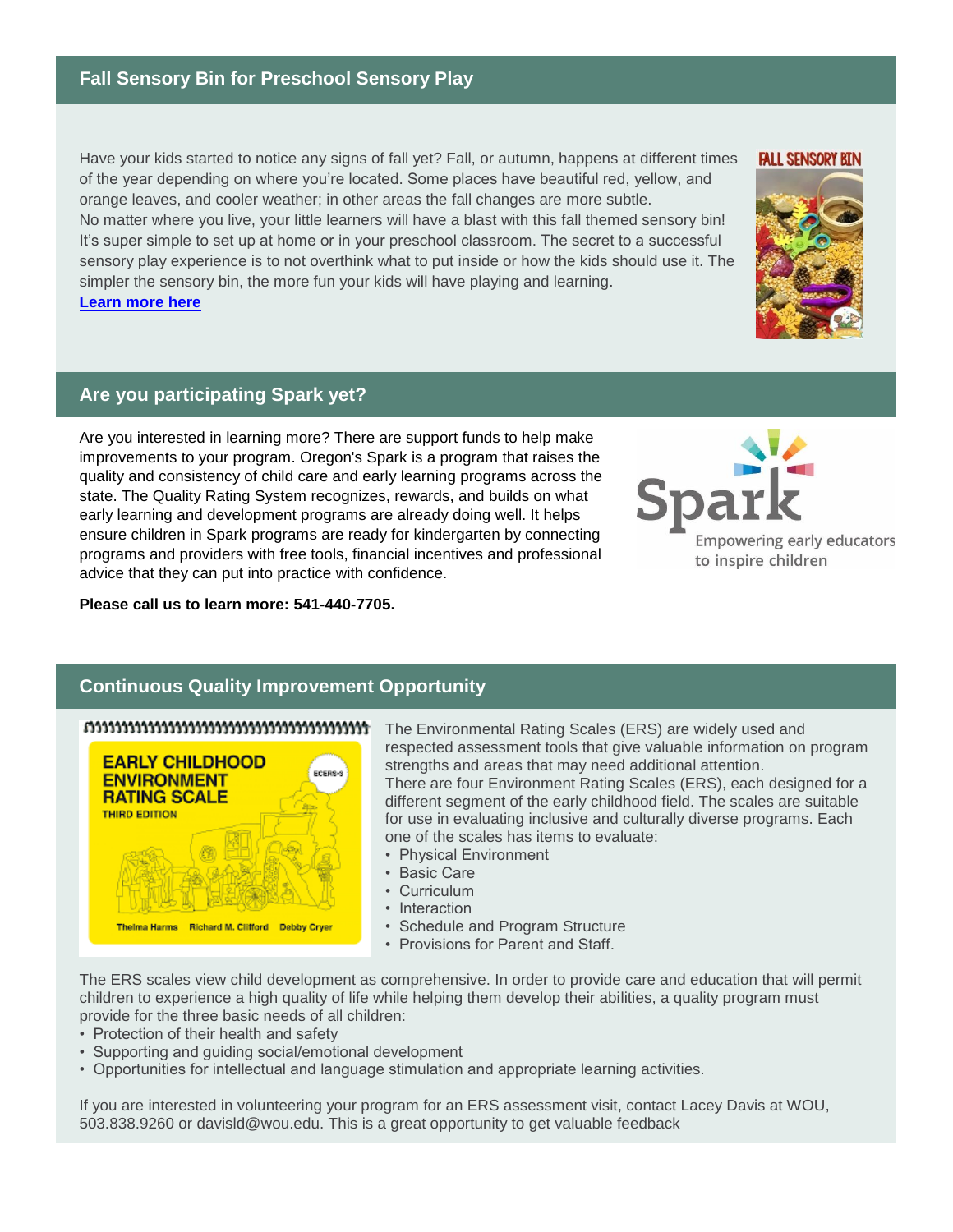### **Vacancy Checks**

Care Connections & Education will be conducting vacancy checks and annual program updates this Fall. This will give us a great opportunity to stay in touch with all the amazing early learning professionals in our community. We are looking forward to it! 211 will continue to provide referrals to parents.

### **Fire Prevention Month**

The goal of Fire Prevention Month (and week of October 6th – 12th) is to raise awareness about fire safety and help ensure your home and family is prepared in the event of an emergency. If there is a fire, you may have less than 3 minutes to get out of your home. Talk about what you should do to be safe. Make sure everyone in your home knows what to do if there is a fire.

#### **[Click here for more information](https://www.firstalert.com/community/safety-corner/fire-prevention-month/)**

### **A message from Child Care Aware**

We released a new e-book, Infectious Disease in Child Care. Inside we discuss risks of vaccine preventable illnesses, best practices for keeping child care centers and homes sanitized and how CCR&Rs can work with providers to develop policies for illnesses. Chapters focus on: Understanding the measles immunizations. Helping providers understand immunization requirements. Sanitizing tips for those taking care of young children Understanding when and why sick kids should stay home. Ready to download your copy?

#### [Get E-Book here](info.childcareaware.org/infectious-disease-in-child-care-e-book)

Sincerely, Child Care Aware® of America

### Nutrition Tips from foodhero.org: The Apple

### Shop and Save

- Look for apples that are firm and do not have broken skin, bruises or soft spots.
- Apples are harvested between August and November, but are available year round.
- During harvest time, apples may cost less and be more crisp.
- Farmers markets and farm stands may have local varieties that you can taste before buying.

**Braeburn:** Sweet-tart flavor and crisp texture; good fresh or cooked **Pink Lady (Cripps Pink):** Sweet-tart flavor and firm, crisp texture; excellent fresh or cooked, very good for freezing

**Granny Smith:** Crunchy and tart; good fresh, cooked or frozen **Gala:** Crisp and very sweet; good fresh or cooked but not recommended for freezing

**Honeycrisp:** Crisp, sweet and juicy; excellent fresh or cooked and can be frozen

**Fuji:** Crunchy and super sweet; good fresh, cooked or frozen

**Golden Delicious:** Crisp, sweet and mellow with a tender skin; stays white longer after cutting; excellent for all purposes

**Red Delicious:** Crunchy texture and mildly sweet flavor; deep red skin adds color; best used fresh



#### **Quick Fixes**

Mix chopped apples into hot cereal like oatmeal

Mix peanut butter and yogurt together for a delicious dip for apple slices.

Add thinly sliced apples to your sandwich for a little crunch.